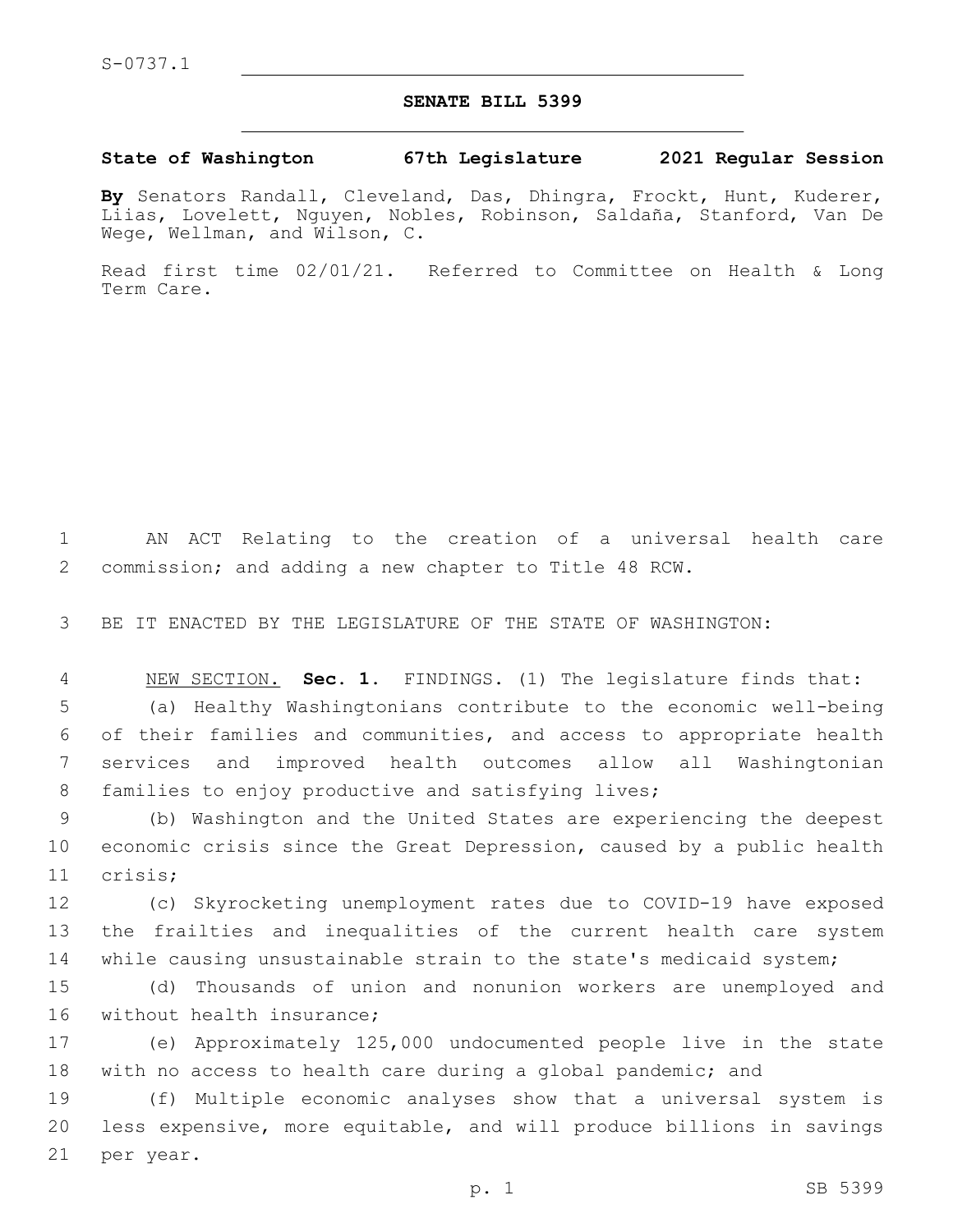(2) Therefore, the legislature intends that by 2026, all residents of the state have comprehensive, equitable, and affordable health care coverage under a publicly financed and privately and 4 publicly delivered health care system.

5 (3) The resulting universal system should:

 (a) Be built upon the success of existing publicly supported 7 health insurance programs in the state;

 (b) Streamline access to coverage, reduce fragmentation of health care financing across multiple public and private health insurance 10 entities, reduce unnecessary administrative costs, and establish mechanisms to expeditiously link residents with their chosen 12 providers; and

 (c) Control health care spending so that the system is affordable to the state, employers, and to individuals over time.

 (4) The state, in collaboration with all communities, health plans, and providers, should take steps to improve health outcomes 17 for all residents of the state.

 NEW SECTION. **Sec. 2.** UNIVERSAL HEALTH CARE COMMISSION. (1) The universal health care commission is established to develop a plan to create a health care system in Washington that provides coverage and access through a universal financing system including, but not limited to, a single-payer financing system, for all Washingtonians.

(2) The commission includes the following voting members:

 (a) Two members from each of the two largest caucuses of the house of representatives, appointed by the speaker of the house of 26 representatives;

 (b) Two members from each of the two largest caucuses of the 28 senate, appointed by the president of the senate;

 (c) The secretary of the department of health, or the secretary's 30 designee;

 (d) The director of the health care authority, or the director's 32 designee;

 (e) The chief executive officer of the Washington health benefit exchange, or the chief executive officer's designee;

 (f) The insurance commissioner, or the commissioner's designee; (g) The director of the office of equity, or the director's 37 designee;

 (h) Eight members appointed by the governor with knowledge and experience regarding health care coverage, access, and financing, or

p. 2 SB 5399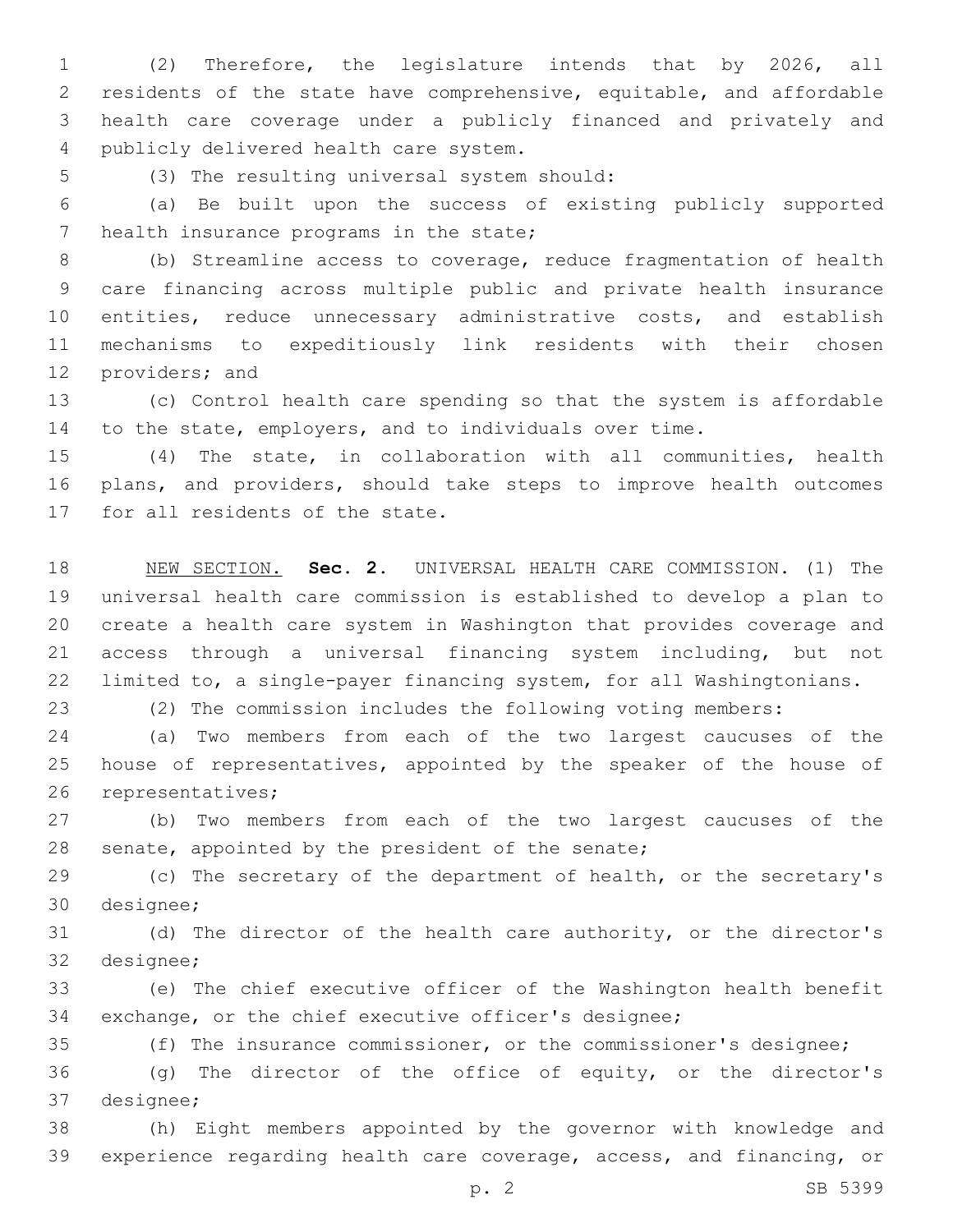other relevant expertise, including at least one appointee from tribal governments with knowledge of the Indian health care delivery 3 in the state.

 (3) The director of the department of retirement systems, or the director's designee shall serve as a nonvoting member of the commission.6

 (4) A majority of the voting members of the commission shall constitute a quorum for any votes of the commission.

 (5) The office of financial management shall staff the 10 commission.

 (6) Members of the commission shall serve without compensation but must be reimbursed for their travel expenses while on official business in accordance with RCW 43.03.050 and 43.03.060.

 (7) The commission may establish advisory committees that include members of the public with knowledge and experience in health care, in order to support stakeholder engagement and an analytical process by which key design options are developed. A member of an advisory 18 committee need not be a member of the commission.

 (8) By November 1, 2024, the commission shall submit a final report to the legislature and the governor, and post it on the department of health's website. The report must include:

 (a) An analysis of Washington's existing health care finance and delivery system, including cost, quality, workforce, and provider consolidation trends and how they impact the state's ability to provide all Washingtonians with timely access to high-quality, 26 affordable health care;

 (b) Recommendations for key design elements of a universal health 28 care system including:

 (i) A unified financing system including, but not limited to, a 30 single-payer financing system;

(ii) Eligibility and enrollment processes and requirements;

32 (iii) Covered benefits and services;

33 (iv) Provider participation;

 (v) Effective and efficient provider payments, including consideration of global budgets and health plan payments;

36 (vi) Cost containment strategies;

37 (vii) Quality improvement strategies;

(viii) Participant cost sharing, if appropriate;

(ix) Quality monitoring and disparities reduction;